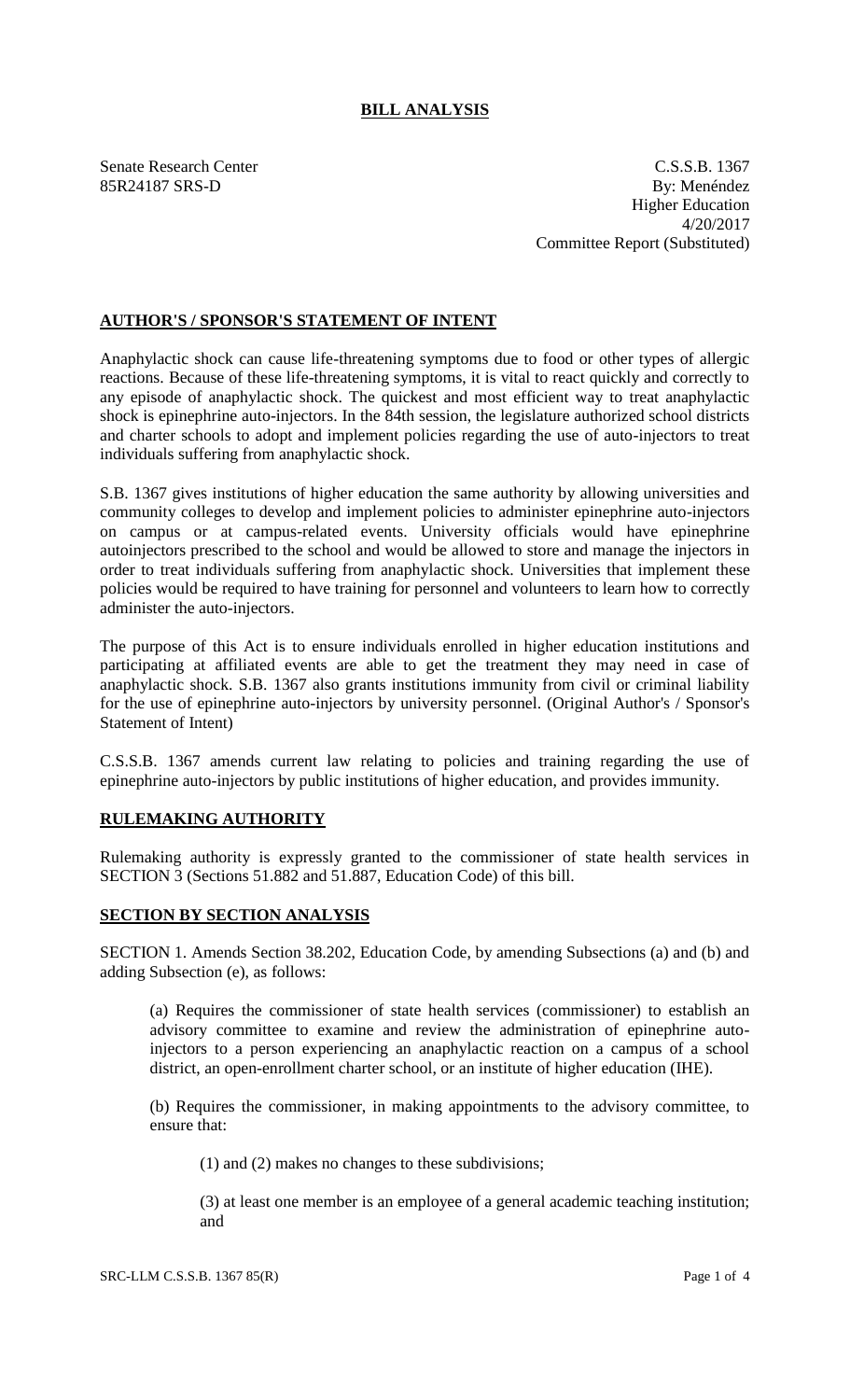(4) at least one member is an employee of a public junior college or a public technical institute.

(e) Defines "general academic teaching institution," "institution of higher education," "public junior college," and "public technical institute."

SECTION 2. Amends Section 38.207, Education Code, as follows:

Sec. 38.207. ADVISORY COMMITTEE: DUTIES. Requires the advisory committee to advise the commissioner on:

(1) the storage and maintenance of epinephrine auto-injectors on school campuses and campuses of IHEs;

(2) the training of personnel and volunteers at schools and IHEs in the administration of an epinephrine auto-injector, rather than the training of school personnel and school volunteers in the administration of an epinephrine autoinjector; and

(3) a plan for one or more personnel members or volunteers of a school or an IHE trained in the administration of an epinephrine auto-injector to be on each campus of a school or an IHE, rather than a plan for one or more school personnel members or school volunteers trained in the administration of an epinephrine auto-injector to be on each school campus.

SECTION 3. Amends Chapter 51, Education Code, by adding Subchapter Y-1, as follows:

### SUBCHAPTER Y-1. MAINTENANCE, STORAGE, ADMINISTRATION, AND DISPOSAL OF EPINEPHRINE AUTO-INJECTORS

Sec. 51.881. DEFINITIONS. Defines "advisory committee," "anaphylaxis," "campus," "epinephrine auto-injector," "institution of higher education," "personnel," and "physician."

Sec. 51.882. MAINTENANCE, STORAGE, ADMINISTRATION, AND DISPOSAL OF EPINEPHRINE AUTO-INJECTORS. (a) Authorizes each IHE to adopt and implement a policy regarding the maintenance, storage, administration, and disposal of epinephrine auto-injectors on the IHE's campus.

(b) Requires that a policy, if a policy is adopted under Subsection (a), provide that personnel or volunteers who are authorized and trained may administer an epinephrine auto-injector to a person who is reasonably believed to be experiencing anaphylaxis on the IHE's campus, and authorizes the policy to provide that personnel or volunteers who are authorized and trained may administer an epinephrine auto-injector to a person who is reasonably believed to be experiencing anaphylaxis at an off-campus event or while in transit to or from an off-campus event sponsored by the IHE.

(c) Requires the commissioner with advice from the advisory committee to adopt rules regarding the maintenance, storage, administration, and disposal of an epinephrine auto-injector on the campus of an IHE subject to a policy adopted under Subsection (a). Requires that the rules establish:

(1) the number of epinephrine auto-injectors available at each campus;

(2) the process for each IHE to check the inventory of epinephrine autoinjectors at regular intervals for expiration and replacement; and

(3) the amount of training required for personnel or volunteers to administer an epinephrine auto-injector.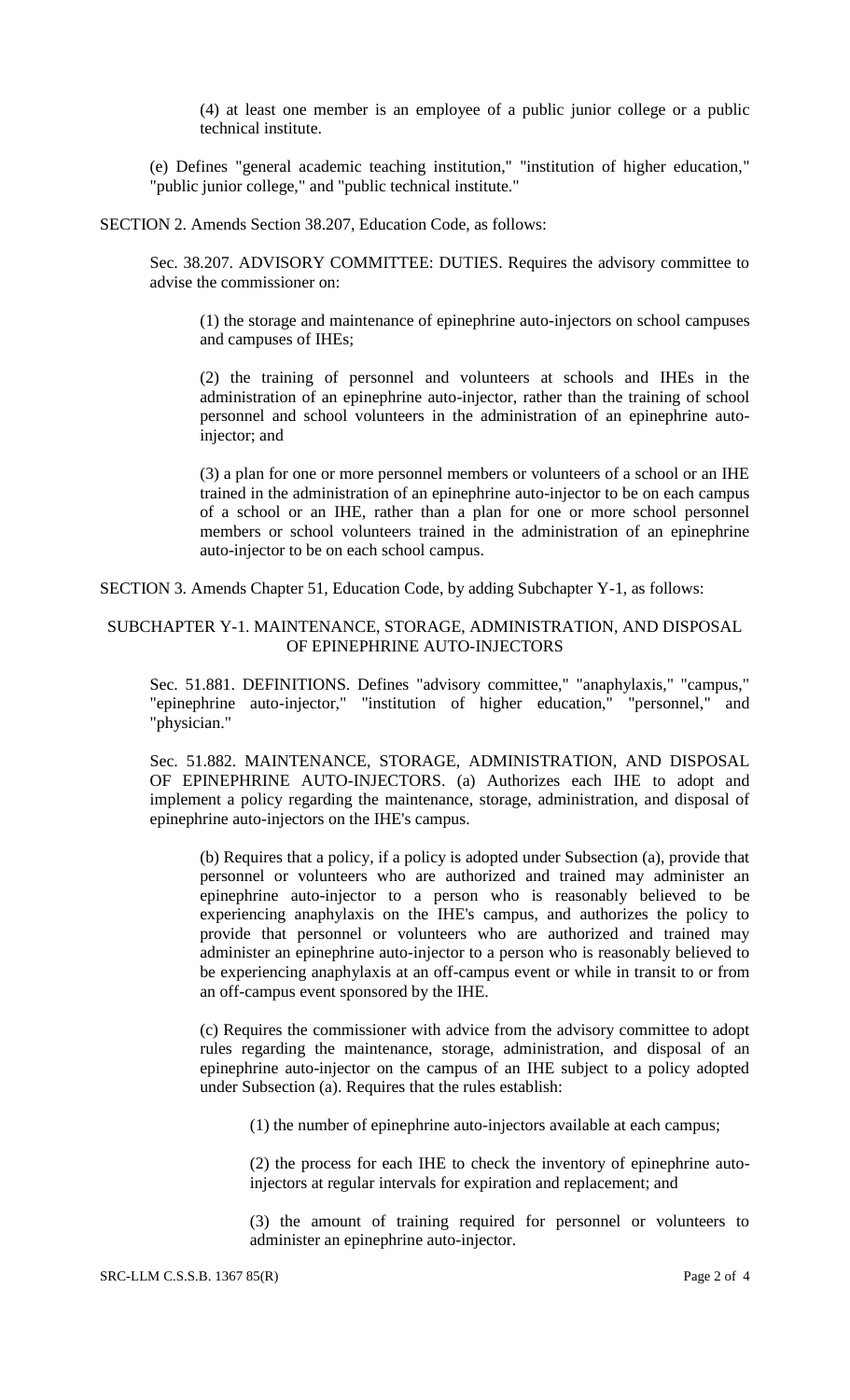(d) Requires each IHE that adopts a policy under Subsection (a) to require that the IHE's campuses have personnel or volunteers authorized and trained to administer an epinephrine auto-injector present.

(e) Requires that the supply of epinephrine auto-injectors at a campus be stored in a secure location and be easily accessible to personnel or volunteers authorized and trained to administer an epinephrine auto-injector.

Sec. 51.883. REPORT ON ADMINISTERING EPINEPHRINE AUTO-INJECTOR. (a) Requires the IHE, not later than a certain date, to report the information required under Subsection (b) to the physician who prescribed the epinephrine auto-injector and the commissioner.

(b) Requires that the report include certain information.

Sec. 51.884. TRAINING. (a) Provides that each IHE that adopts a policy under Section 51.882(a) is responsible for training personnel or volunteers in the administration of an epinephrine auto-injector.

(b) Requires that required training include certain information relating to anaphylaxis and epinephrine auto-injectors and be provided in a formal training session or through online education and be completed annually.

(c) Requires each IHE that adopts a policy under Section 51.882(a) to maintain records on the required training.

Sec. 51.885. PRESCRIPTION OF EPINEPHRINE AUTO-INJECTORS. (a) Authorizes a physician to prescribe epinephrine auto-injectors in the name of an IHE that adopts a policy under Section 51.882(a). Requires the physician to provide the IHE with a standing order for the administration of an epinephrine auto-injector to a person reasonably believed to be experiencing anaphylaxis.

(b) Provides that the standing order under Subsection (a) is not required to be patient-specific, and authorizes the epinephrine auto-injector to be administered to a person without an established physician-patient relationship.

(c) Provides that, notwithstanding any other provisions of law, supervision or delegation by a physician is considered adequate if the physician periodically reviews the order and is available through direct telecommunication as needed for consultation, assistance, and direction.

(d) Requires that an order issued under this section contain certain information.

(e) Authorizes a pharmacist to dispense an epinephrine auto-injector to an IHE without requiring the name or any other identifying information relating to the user.

Sec. 51.886. GIFTS, GRANTS, AND DONATIONS. Authorizes an IHE to accept gifts, grants, donations, and federal funds to implement this subchapter.

Sec. 51.887. RULES. Requires the commissioner, except as otherwise provided by this subchapter, to adopt rules necessary to implement this subchapter.

Sec. 51.888. IMMUNITY FROM LIABILITY. (a) Provides that a person who in good faith takes, or fails to take, any action under this subchapter is immune from civil or criminal liability or disciplinary action resulting from that act or failure to act, including issuing certain orders relating to an epinephrine auto-injector; taking certain actions relating to an epinephrine auto-injector; providing or assisting in providing, training,